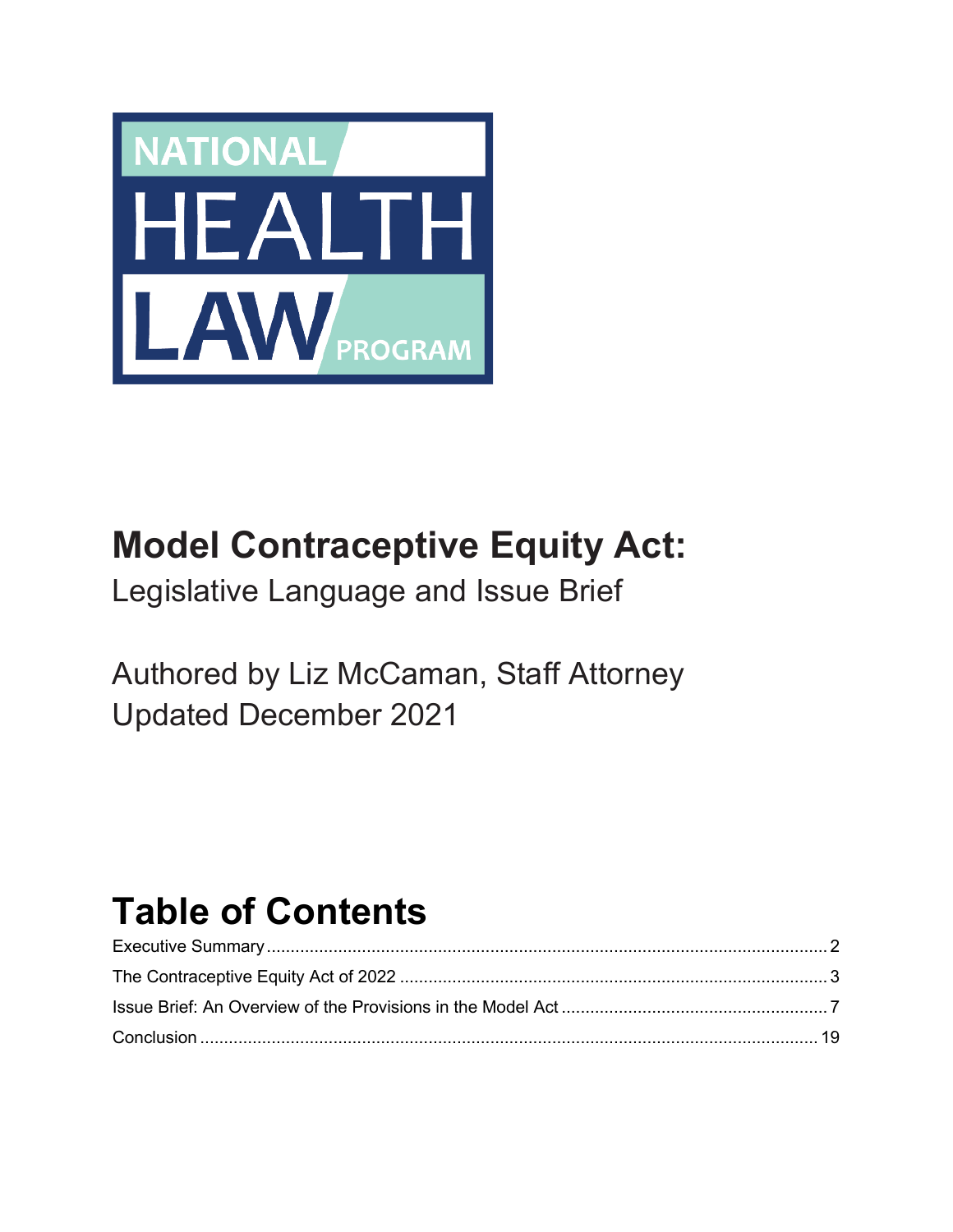

# **Executive Summary**

Contraceptive Equity is a policy framework under which contraceptive care is easily accessible and covered at no cost in all health plans. Why is it important? Because of the critical role that family planning plays in improving health outcomes and economic security, and because of the historically inadequate coverage of comprehensive birth control services. While many states have Contraceptive *Parity* laws, requiring coverage of contraceptives in the same manner as other prescription drugs, and the Affordable Care Act (ACA) creates federal requirements for contraceptive *coverage*, Contraceptive *Equity* remains elusive.

Contraceptive Equity laws, which started to be introduced in states in 2014, go beyond existing standards and prevent insurers from using medical management techniques, like cost-sharing, prior authorization, prescription requirements, gender restrictions, or quantity limitations, to erect access barriers. In the wake of the first Contraceptive Equity law in California, co-sponsored by the National Health Law Program (NHeLP) and Essential Access Health, NHeLP created a Model Contraceptive Equity Act (Model Act). The Model Act has been used to introduce similar legislation in 40 jurisdictions and enact versions in 15 states and Washington, D.C.

This paper will begin with the Model Act legislative language that can serve as a template for state advocates. It concludes with an issue brief explaining the provisions within the Model Act and how Contraceptive Equity takes major steps toward equitable access to contraceptive services for people of all genders. By enacting these laws, states are ensuring that coverage of contraceptives will survive regardless of what happens to federal requirements embedded in the ACA. These laws will be crucial to maintain and expand access to reproductive health care moving forward.

*NHeLP is available to provide technical support to advocates who are considering a Contraceptive Equity Act in their state. For more information, please contact Liz McCaman Taylor at mccaman@healthlaw.org.*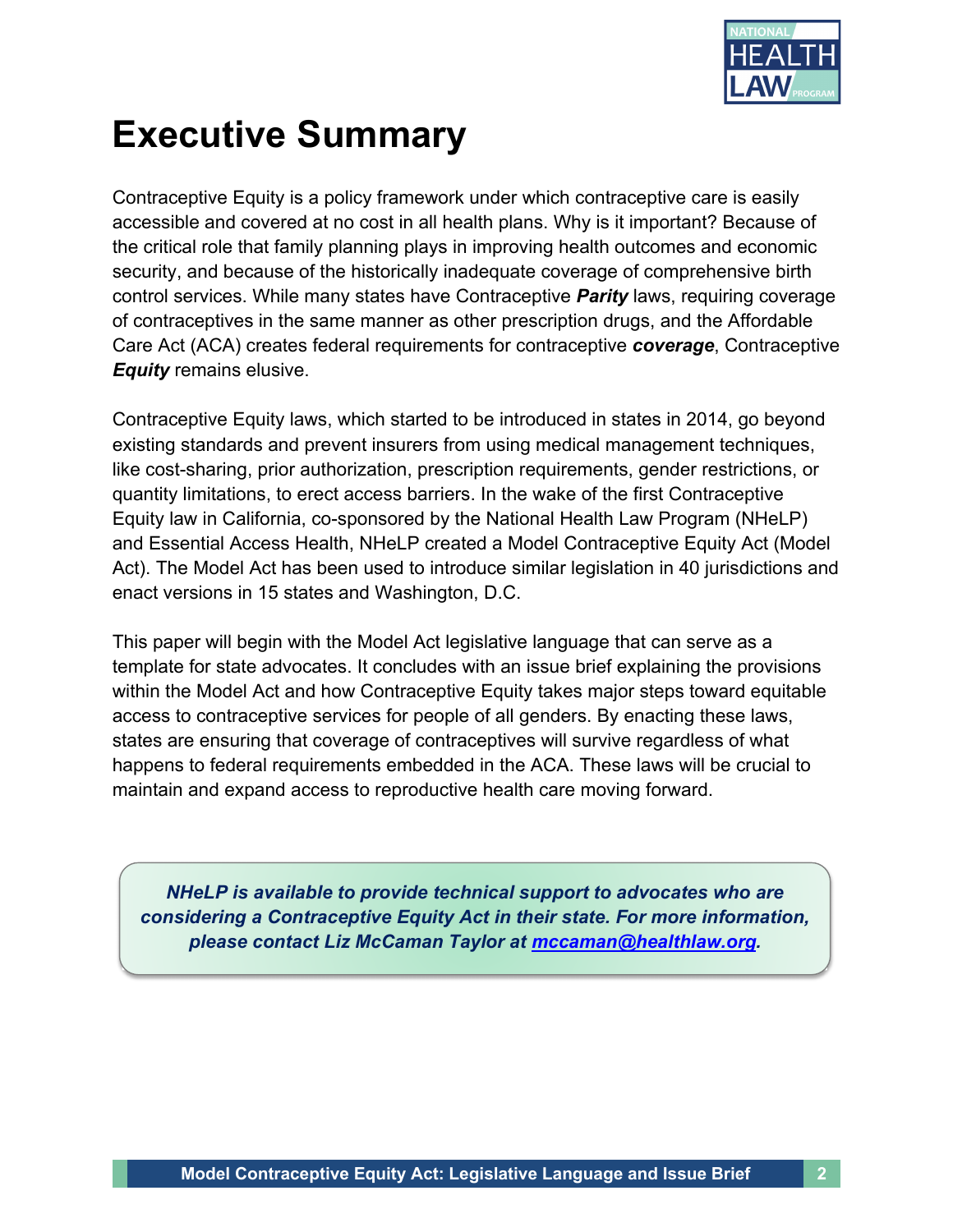

# **Legislative Language:**  The Contraceptive Equity Act of 2022

*\*NOTE: State-specific terms and optional provisions are in [brackets].*

# **SECTION 1.**

The Legislature hereby finds and declares all of the following:

- (a) [name of state] has a long history of expanding timely access to birth control to prevent unintended pregnancy.
- (b) The federal Patient Protection and Affordable Care Act includes a contraceptive coverage guarantee as part of a broader requirement for health insurance to cover key preventive care services without out-of-pocket costs for patients.
- (c) The Legislature intends to build on existing state and federal law to promote gender equity and sexual and reproductive health, and to ensure greater contraceptive coverage equity and timely access to all federal Food and Drug Administration (FDA) identified birth control drugs, devices, and products, and related services, for all individuals covered by [health care service plan contracts] in [name of state].
- (d) Medical management techniques such as denials, step therapy, or prior authorization in public and private health care coverage can impede access to the most effective contraceptive methods.
- (e) Many insurance companies do not typically cover male methods of contraception or they require high cost-sharing despite the critical role men play in the prevention of unintended pregnancy.

### **SECTION 2.**

- (a) Requirements for a [Health Care Service Plan].
	- (1) A [health care service plan] contract, except for a [specialized health care service plan contract], that is issued, amended, renewed, effective or delivered [on or after January 1, 2023], shall provide coverage for all of the following:
		- (A) All FDA-approved contraceptive drugs, devices, and other products, including those prescribed by the covered person's provider or as otherwise authorized under state or federal law, and all FDA-approved over-the-counter contraceptive drugs, devices, and products, subject to the following: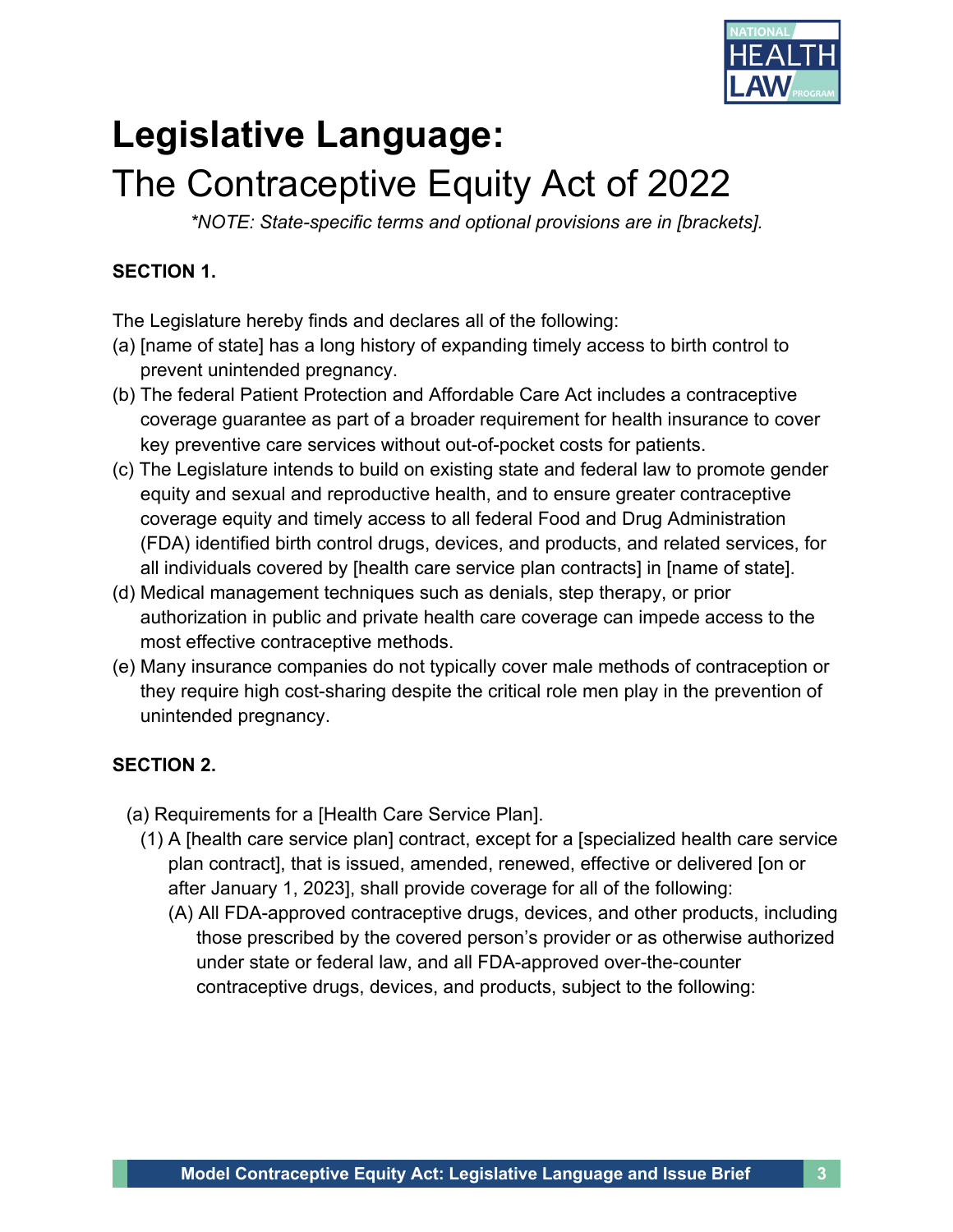

- (i) If the FDA has approved one or more therapeutic equivalents, as that term is defined by the FDA, of a prescription contraceptive drug, device, or product, the [health care service plan] must include either the original FDA-approved prescription contraceptive drug, device, or product or at least one of its therapeutic equivalents. If there is no therapeutic equivalent, the [health care service plan] must include the original, brand name contraceptive.
- (ii) If the covered contraceptive drug, device, or product is not tolerated or is inappropriate for a patient as determined by the patient and the provider, the [health care service plan] shall defer to the determination and judgment of the attending provider and provide coverage for the alternate prescribed contraceptive drug, device, or product.
- (iii) This coverage must provide for the single dispensing of [prescription] contraceptives intended to last the patient for a 12-month duration, which may be furnished or dispensed all at once or over the course of the 12 months at the discretion of the prescriber. The [health care service plan] shall reimburse a health care provider or dispensing entity per unit for furnishing or dispensing an extended supply of [prescription] contraceptives.
- (B) Voluntary sterilization procedures;
- (C) Clinical services related to the provision or use of contraception, including consultations, examinations, procedures, device insertion, ultrasound, anesthesia, patient education, referrals, and counseling; and
- (D) Follow-up services related to the drugs, devices, products, and procedures covered under this subdivision, including, but not limited to, management of side effects, counseling for continued adherence, and device removal.
- (2) A [health care service plan] subject to this section:
	- (A) Shall not impose a deductible, coinsurance, copayment, or any other costsharing requirement on the coverage provided pursuant to this section, unless the health plan is offered as a qualifying high-deductible health plan for a health savings account. For such a qualifying high-deductible health plan, the carrier shall establish the plan's cost-sharing for the coverage provided pursuant to this section at the minimum level necessary to preserve the enrollee's ability to claim tax-exempt contributions and withdrawals from his or her health savings account under 26 U.S.C. § 223; and
	- (B) Shall not require a prescription to trigger coverage of FDA approved over-thecounter contraceptive drugs, devices, and products, and shall provide point-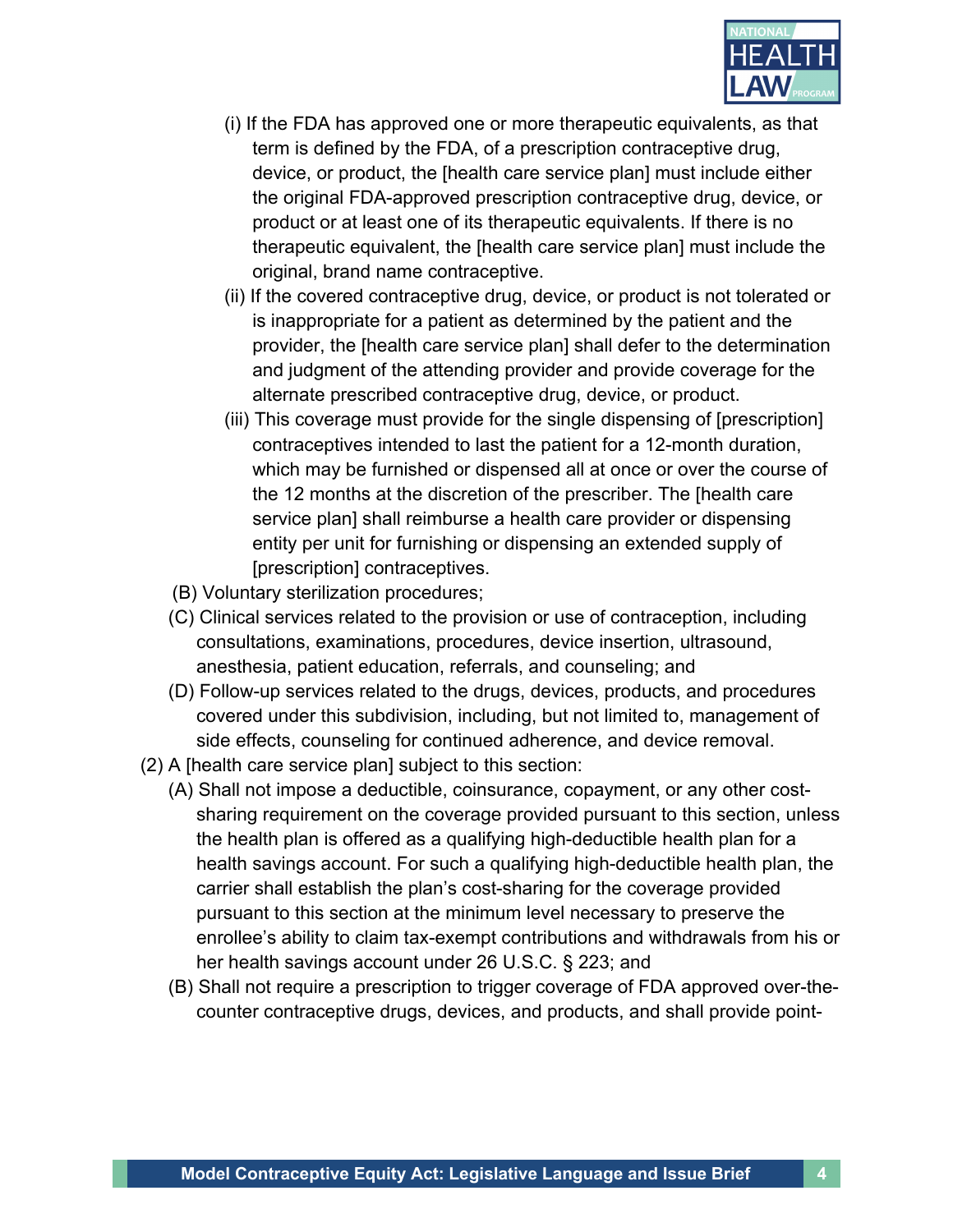

of-sale coverage for over-the-counter contraceptives at in-network pharmacies without cost-sharing or medical management restrictions.

- (C) [This subsection does not apply to grandfathered health plans.]
- (3) Except as otherwise authorized under this section, a [health care service plan] shall not impose any restrictions or delays on the coverage required under this section.
- (4) Benefits for an enrollee under this section shall be the same for an enrollee's covered spouse [or domestic partner] and covered non-spouse dependents.
- (b) Religious Employers. A religious employer may request a [health care service plan] contract without coverage for FDA-approved contraceptive methods used for contraceptive purposes that are contrary to the religious employer's religious tenets. If so requested, a [health care service plan] shall be provided without coverage for requested contraceptives. Every religious employer that invokes the exemption provided under this subsection shall provide written notice to prospective enrollees prior to enrollment with the plan and annual written notice to all active enrollees, listing the contraceptive health care services the employer refuses to cover for religious reasons.
- (c) Nothing in this section shall be construed to exclude coverage for contraceptive supplies as prescribed by a provider, acting within his or her scope of practice, for reasons other than contraceptive purposes, such as decreasing the risk of ovarian cancer or eliminating symptoms of menopause, or for contraception that is necessary to preserve the life or health of an enrollee.
- (d) Nothing in this section shall be construed to deny or restrict in any way [the department's] authority to ensure compliance with [insert cite to any relevant state law] when a [health care service plan] provides coverage for contraceptive drugs, devices, and products.
- (e) Nothing in this section shall be construed to require a [health care service plan] contract to cover experimental or investigational treatments.
- (f) Definitions. For purposes of this section, the following definitions apply:
	- (1) "Grandfathered health plan" has the meaning set forth in Section 1251 of the federal Patient Protection and Affordable Care Act (Public Law 111-148), as amended by the federal Health Care and Education Reconciliation Act of 2010 (Public Law 111-152), and any rules, regulations, or guidance issued thereunder.
	- (2) "[Health care service plan]" has the meaning set forth in [relevant state law] and shall include Medicaid [and CHIP] managed care plans that contract with the State [insert single state agency and relevant referencing statutes].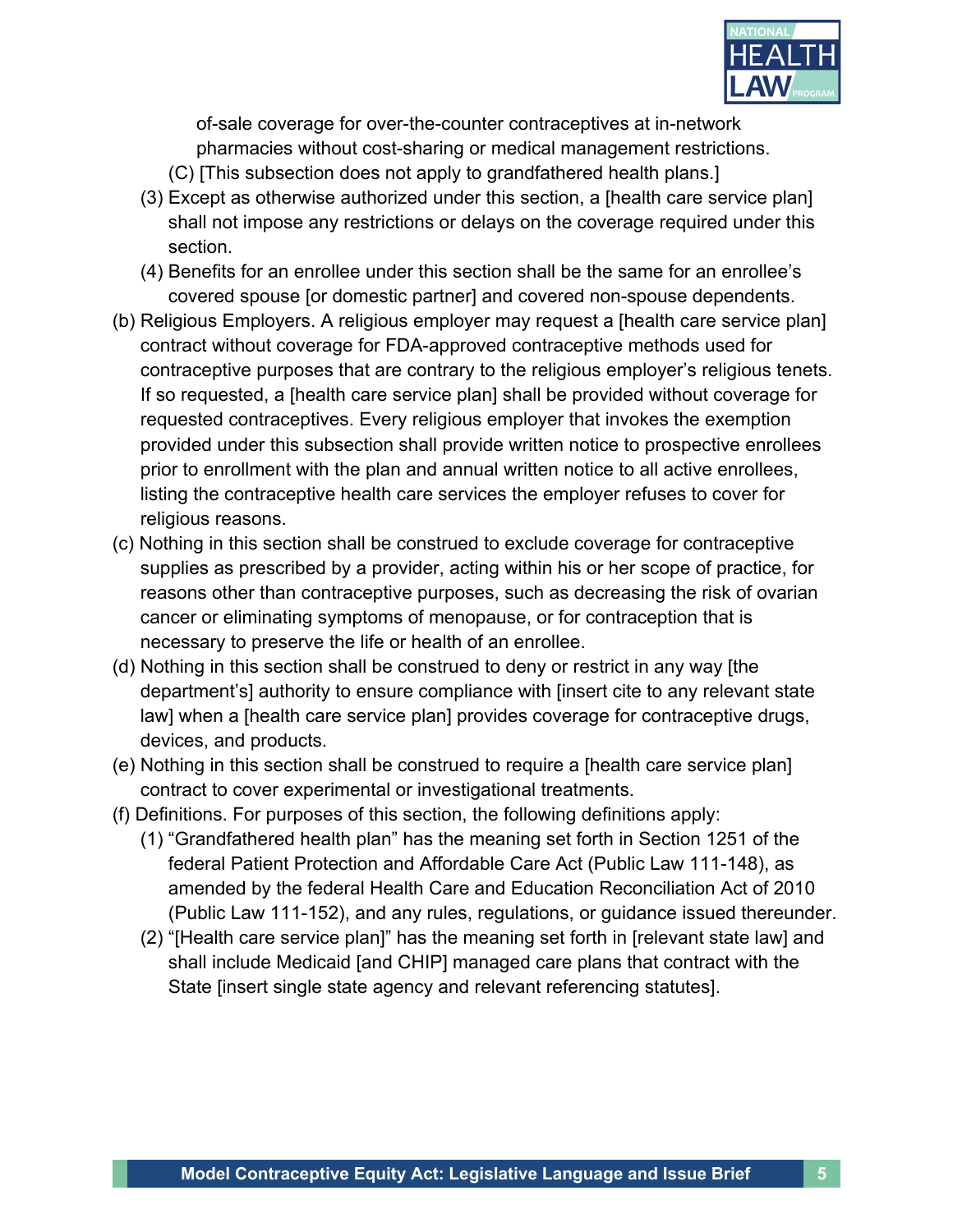

- (3) "Provider" means an individual who is certified or licensed pursuant to [insert state licensing provisions referencing any medical professional with prescriptive authority including medical professionals, pharmacists, emergency medical personnel, etc. under state law].
- (4) A "religious employer" is an organization that is organized and operates as a nonprofit entity and is referred to in section 6033(a)(3)(A)(i) or (iii) of the Internal Revenue Code of 1986, as amended.
- (5) A ["specialized health care service plan"] is a plan that does not provide comprehensive services such as a dental-only plan or a vision-only plan.
- (6) A "therapeutic equivalent" has the meaning set forth by the Food and Drug Administration.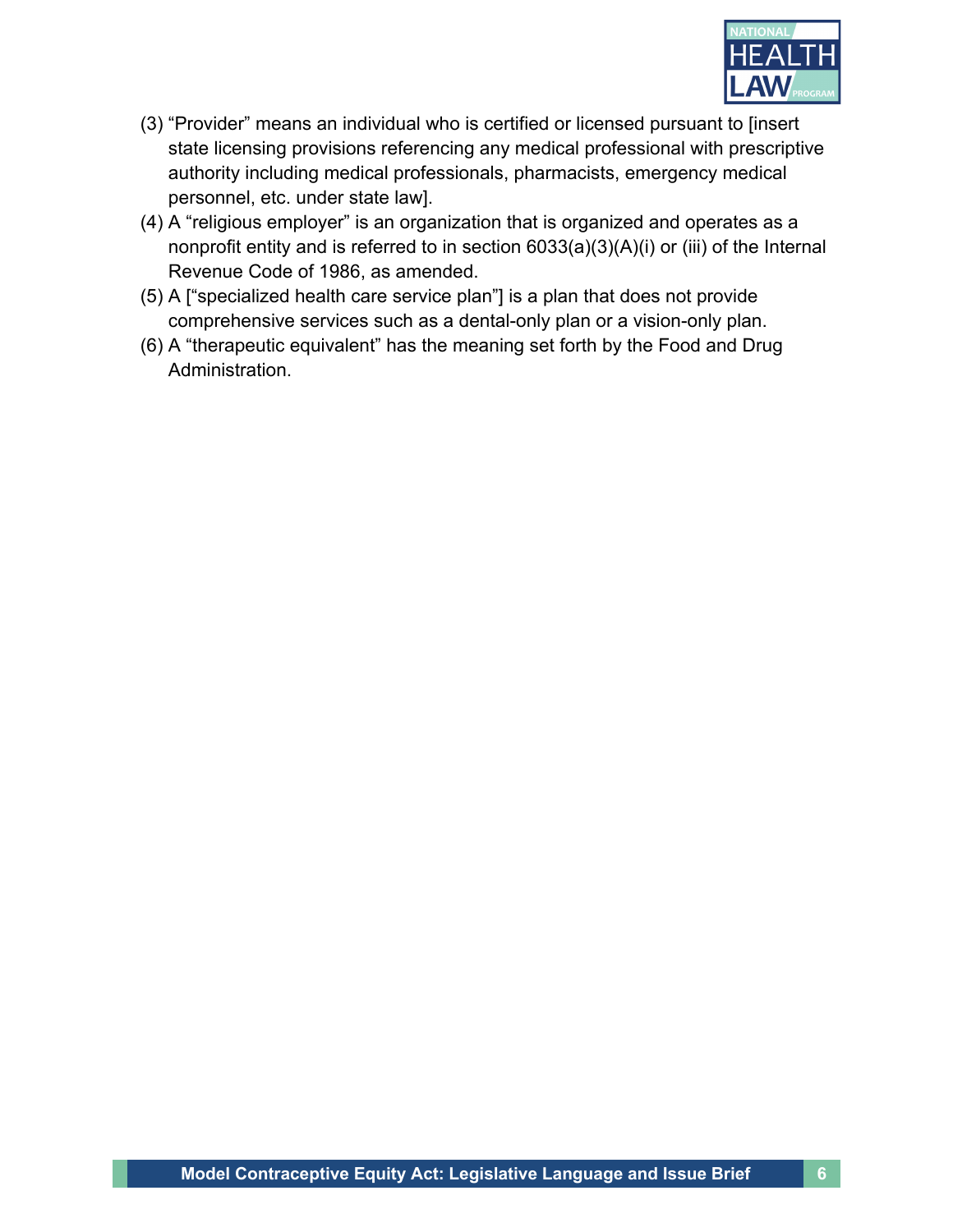

# **Issue Brief:** An Overview of the Provisions in the Model Act

The Affordable Care Act (ACA) added § 2713 to the Public Health Service Act (PHSA), which requires coverage of certain women's health preventive services without costsharing as described in guidelines promulgated by the Health Resources and Services Administration (HRSA).<sup>1</sup> HRSA guidelines require coverage of "[a]ll Food and Drug Administration approved contraceptive methods, sterilization procedures, and patient education and counseling for all women with reproductive capacity."<sup>2</sup>

While this requirement is a welcome and significant step forward, exceptions, as well as insufficient specificity in the federal law have led to inadequate and inconsistent implementation. For example, federal regulations permit carriers to employ "reasonable medical management techniques," which are insurer-imposed limitations. The federal guidance does not define the term or its parameters. Medical management is rarely appropriate in contraceptive care.

The federal law also fails to recognize the important role that men play in preventing unintended pregnancy. For example, the ACA's coverage requirement does not extend to men or include male methods of contraception. In addition, the federal law allows issuers to impose a prescription requirement on FDA-approved methods that are available over-the-counter (OTC). While women are still entitled to coverage of these methods without cost-sharing, the need to see a provider and obtain a prescription is a medically unnecessary barrier that undermines the accessibility granted by OTC status.

The Model Contraceptive Equity Act (Model Act) seeks to improve access to all FDAapproved methods of contraception for all individuals by building on current state and federal law to:

- 1. Require insurance coverage of all FDA-approved contraceptive drugs, devices, and other products; voluntary sterilization; comprehensive contraceptive counseling; and other related services including device insertion and removal;
- 2. Strictly limit the ability of insurers to impose restrictions and delays (referred to as medical management or utilization controls);
- 3. Require coverage of OTC contraceptives without a prescription; and

 $142 \text{ U.S.C. }$ § 300gg-13(a)(4).

<sup>&</sup>lt;sup>2</sup> The complete Guidelines for Women's Preventive Services can be found on the HRSA website at https://www.hrsa.gov/womens-guidelines-2016/index.html.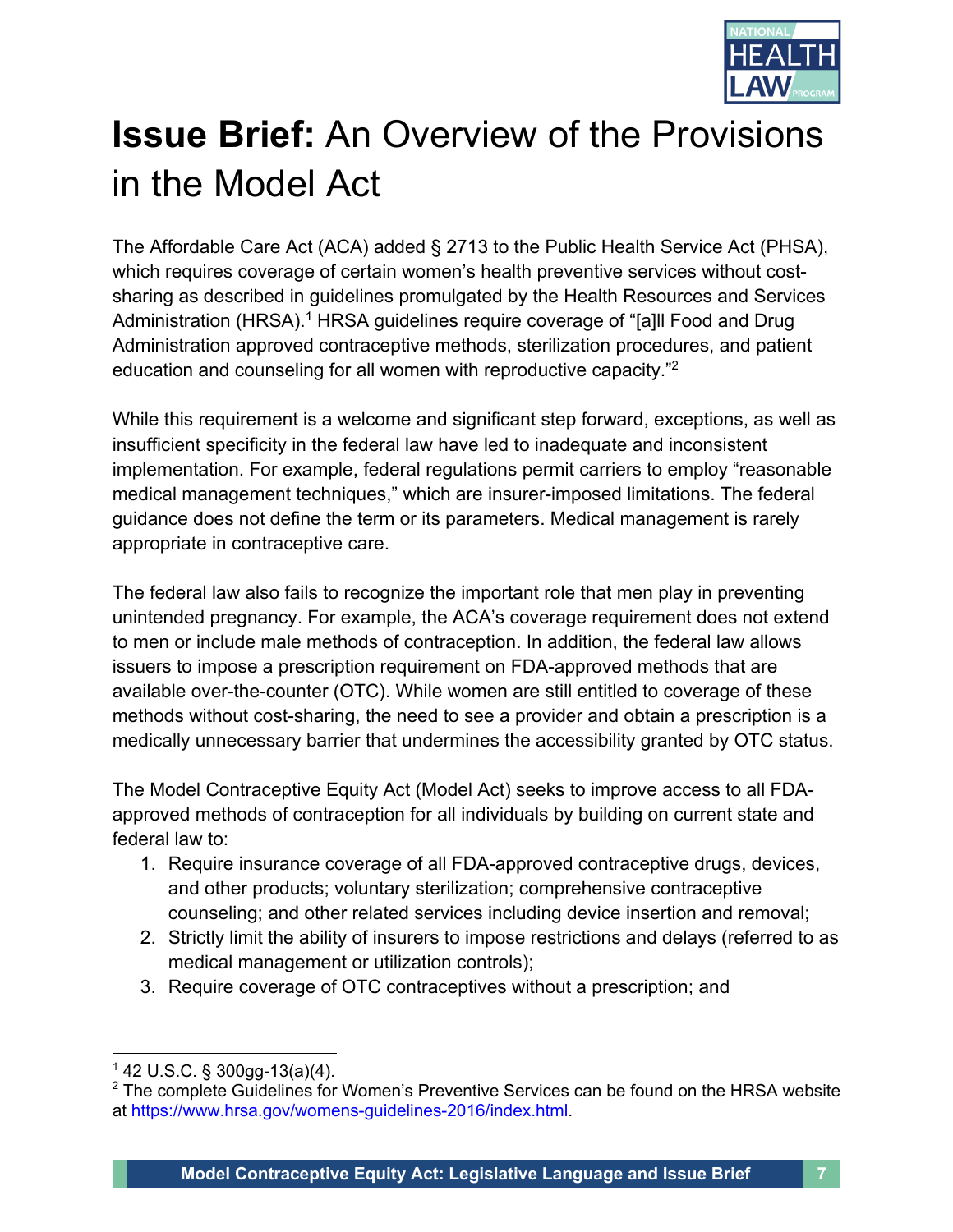

4. Create equity in the contraceptive coverage mandate by eliminating cost-sharing for contraception, voluntary sterilization, and contraceptive counseling for men.

This issue brief provides an overview of the provisions in the Model Act meant to achieve these four primary goals.

#### **I. OVERVIEW OF THE MODEL ACT**

#### **1. Require insurance coverage of all FDA-approved contraceptive drugs, devices, and other products, voluntary sterilization, comprehensive contraceptive counseling, and other related services**

#### *All Means All*

The U.S. Departments of Health and Human Services, Labor, and Treasury (the Departments) clarified in May 2015 that the ACA requirement to cover "all FDAapproved contraceptive methods" for women means that plans must provide coverage without cost-sharing for at least one form of contraception in each of the 17 FDAapproved contraceptive method categories. This requirement is not explicitly enshrined in regulation or law. $3$  In addition, without appropriate enforcement we can expect continued reports of insurers around the country failing to cover particular contraceptives based on a flawed definition of what constitutes a contraceptive "method," and what it means to cover "all methods." For example, a review of plan documents prior to the May 2015 guidance from the Departments by the Guttmacher Institute found that multiple insurers "appear to be excluding the contraceptive ring and patch from coverage at no cost-sharing, apparently under the theory that because they use the same hormonal ingredient used in certain oral contraceptives, they do not qualify as distinct methods."4 This is contrary to the FDA's *Birth Control Guide*, which clearly lists seventeen distinct method categories for women and two for men.5 Moreover, the May 2015 FAQ would still allow a plan to cover only one progestin IUD (either Mirena, Skyla, Liletta, or Kyleena), as they all fall into the same category, even though they are distinct contraceptives. All must be covered under the Model Act.

<sup>3</sup> U.S. Dep'ts of Labor, Health & Human Serv., & Treasury, *Frequently Asked Questions about Affordable Care Act Implementation Part XXVI* (May 11, 2015), https://www.dol.gov/sites/default/files/ebsa/about-ebsa/our-activities/resource-center/faqs/aca-

part-xxvi.pdf [hereinafter *May 2015 FAQ*].

<sup>&</sup>lt;sup>4</sup> Adam Sonfield, Implementing the Federal Contraceptive Coverage Guarantee: Progress and Prospects, GUTTMACHER POL'Y REV., Fall 2013, at 8, http://www.guttmacher.org/pubs/gpr/16/4/gpr160408.html.

<sup>5</sup> U.S. Food & Drug Admin., Birth Control Guide, https://www.fda.gov/media/135111/download.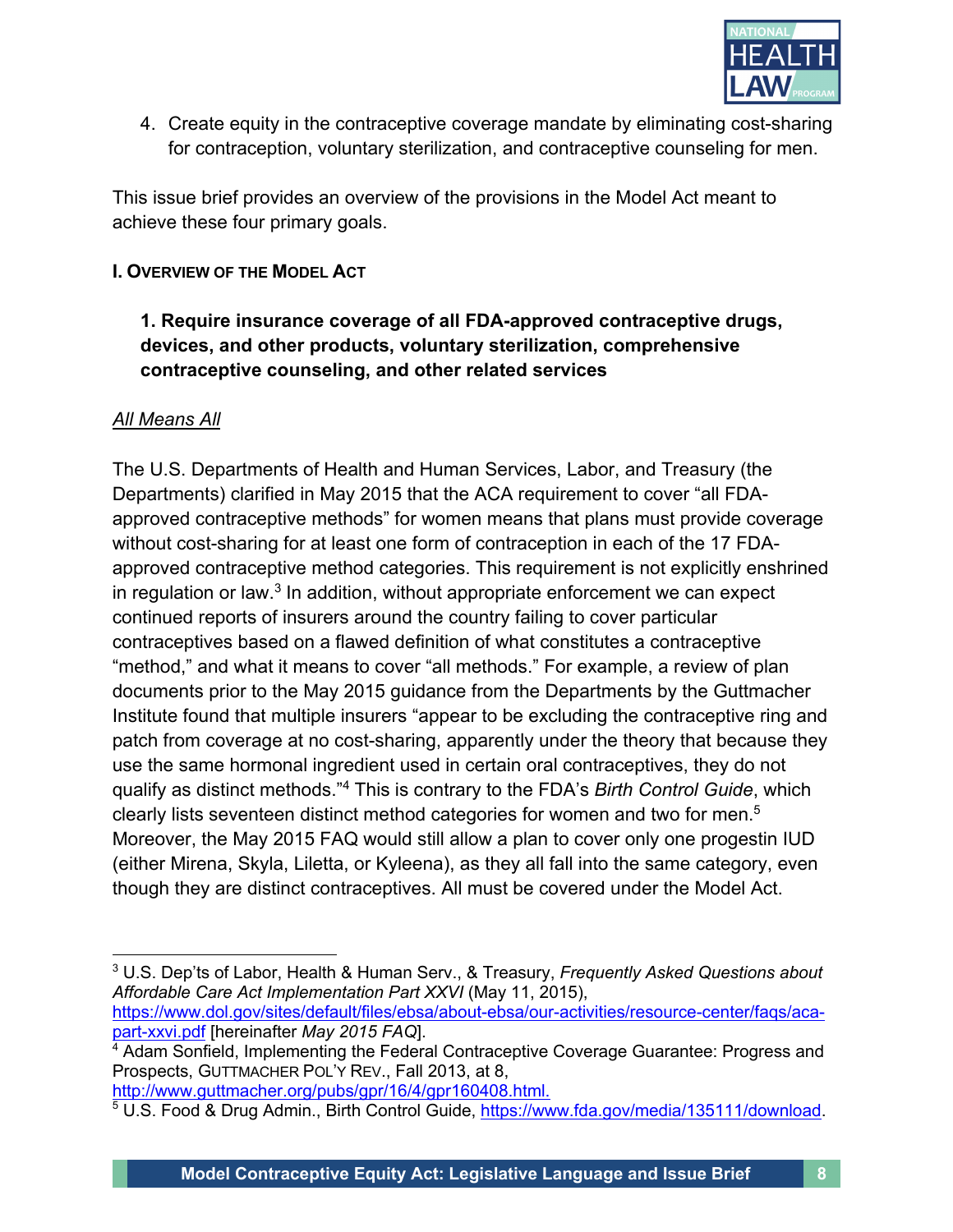

The Model Act uses the phrase "all FDA-approved contraceptive drugs, devices, and other products" instead of "all FDA-approved contraceptive methods" or "the full range of FDA-approved contraceptive methods." Under this language, insurers would be required to cover all FDA-approved contraceptive products, except as provided in subsection (a)(1)(A)(i), explained below.

The Model Act does not require coverage of every original and generic contraceptive. It strikes the balance between allowing insurers to continue to control costs by utilizing formularies and ensuring that individuals can obtain the contraceptive that is best for them. Subsection (a)(1)(A)(i) of the Model Act allows an exception for FDA-designated, therapeutically equivalent prescription contraceptive drug products. In other words, when the FDA has classified drugs as "therapeutic equivalents," a plan is only required to cover one of the therapeutic equivalents as they can be substituted for one another with the full expectation that they will produce the same clinical effect and safety profile. However, some drugs, devices, and products approved by the FDA are unique and do not have a therapeutic equivalent, in which case the original must be covered without cost-sharing.

Therapeutically equivalent drug products contain the same active ingredient(s), dosage form and route of administration, and strength.<sup>6</sup> This framework prevents a plan from refusing to cover a range of methods that have the same hormonal content but different dosage forms or routes of administration. This addresses the insurance practice of only covering one IUD, or refusing to cover the ring because it has the same hormonal content as an oral contraceptive pill.

The FDA considers drug products to be therapeutic equivalents if they meet the criteria outlined above, even though they may differ in other characteristics such as shape, scoring configuration, release mechanisms, packaging, excipients (including colors, flavors, preservatives), expiration date/time and minor aspects of labeling and storage conditions.7

<sup>&</sup>lt;sup>6</sup> *Id.* The "dosage form and route of administration" is the delivery mechanism of the contraceptive, such as a pill, a patch, a ring, an intrauterine device, or an implant.<sup>6</sup> A comprehensive list of specific dosage forms is online at

https://www.fda.gov/forindustry/datastandards/structuredproductlabeling/ucm162038.htm. To be considered therapeutic equivalents, drug products must be *bioequivalent*, meaning they do not present a known or potential bioequivalence problem and meet an acceptable *in vitro* standard, or have been shown to meet an appropriate bioequivalence standard.<sup>6</sup> See U.S. Food & Drug Admin., *Approved Drug Products with Therapeutic Equivalence Evaluations (Orange Book)* vii  $(37<sup>th</sup>$  Ed. 2016),

http://www.fda.gov/downloads/Drugs/DevelopmentApprovalProcess/UCM071436.pdf. <sup>7</sup> U.S. Food & Drug Admin., *Approved Drug Products*, *supra* note 10, at vii.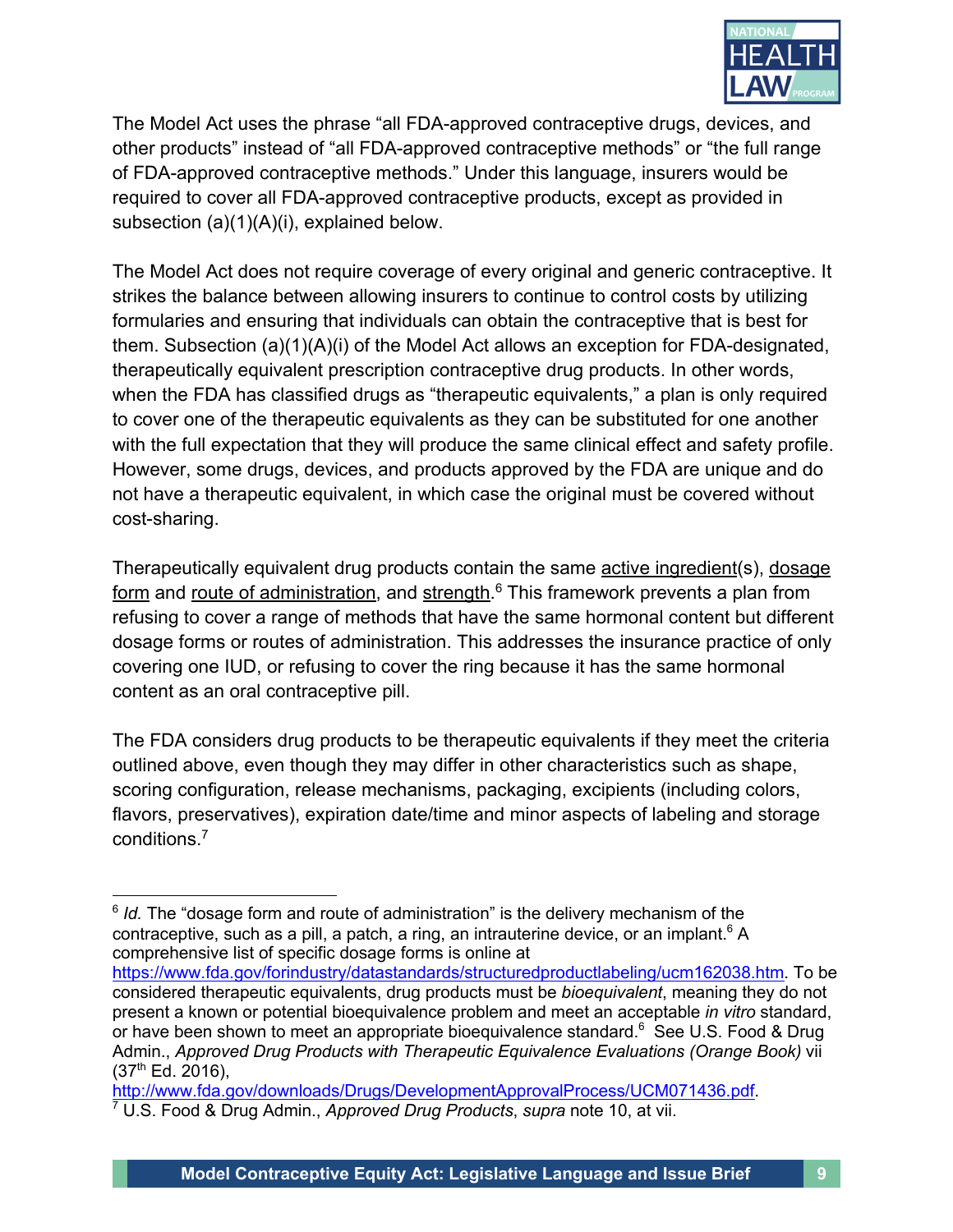

Many oral contraceptives have multiple FDA-approved therapeutically equivalent versions currently on the market. For example, Cyclessa, Kariva, Pimtrea, and Viorele are all classified as therapeutic equivalents.<sup>8</sup> Subsection (a)(1)(A)(i) would allow plans to cover only one of these drugs without cost-sharing, thus allowing a formulary design that either leaves the other versions off the formulary completely or places them in higher tiers where cost-sharing or utilization controls are permissible. At the same time, a plan would still have to cover all other therapeutically distinct oral contraceptive pills (i.e. those with different strengths and hormonal formulations), as well as off-formulary or higher tiered contraceptives deemed medically required by the provider, without costsharing.

Drug products such as NuvaRing, Skyla, ParaGard, Mirena, Kyleena, and Liletta do not have any FDA-designated therapeutic equivalents; therefore, plans would be required to cover each of them in accordance with the Model Act.

Notably, OTC drug products are not assigned therapeutic equivalence codes. For this reason, subsection (a)(1)(A)(i) applies only to prescription contraceptive drug products. Some retail pharmacies may stock a limited selection of OTC contraceptives – in particular emergency contraception, and therefore the Model Act does not give insurers flexibility to limit OTC coverage. This is an important consumer protection and could prevent any delays in access, which is critical in the case of OTC emergency contraception.

As noted above, rare circumstances may exist when even the small differences between therapeutically equivalent drugs may be important to a particular patient. The FDA recognizes, "when such differences are important in the care of a particular patient, it may be appropriate for the prescribing physician to require that a particular brand be dispensed as a medical necessity."<sup>9</sup> Therefore, subsection  $(a)(1)(A)(ii)$  provides a mechanism for enrollees to access a non-covered or higher tiered contraceptive with no cost-sharing when a covered product is not tolerated or deemed inappropriate for a patient, as determined by the patient and the provider. This is a lower bar than medical necessity, allowing provider discretion to be weightier and less subject to review than it might be under a strict medical necessity standard.

<sup>&</sup>lt;sup>8</sup> A database of FDA-approved drugs and their therapeutic equivalents is online at https://www.accessdata.fda.gov/scripts/cder/ob/default.cfm. 9 *Id.*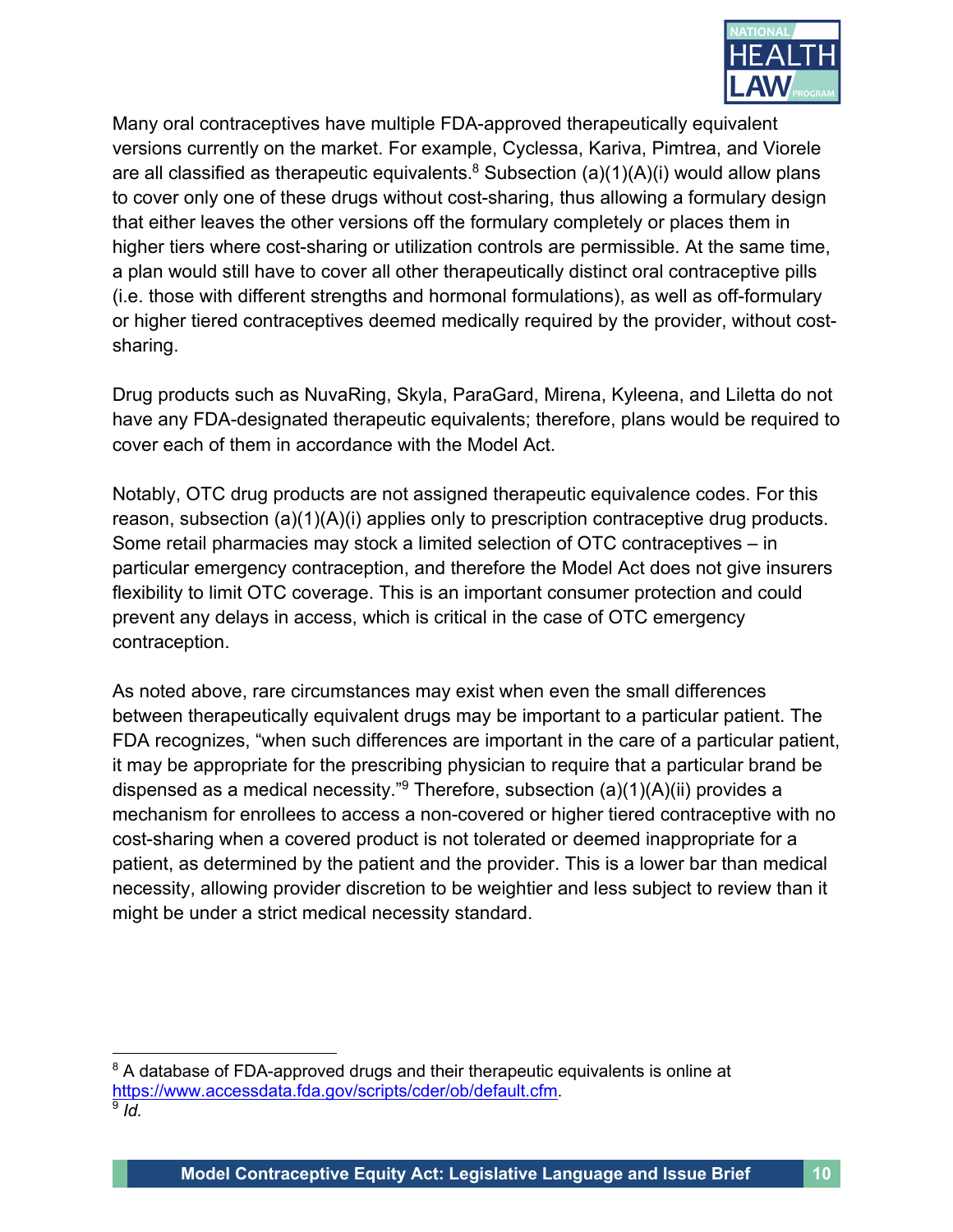

#### *Services Related to Contraception*

The Model Act also requires coverage without cost-sharing of follow-up services related to the contraceptive drugs, devices, products, and procedures covered under the Act. These specifically include, but are not limited to, management of side effects, counseling for continued adherence, and device insertion and removal. This language is nearly identical to the federal requirement found in Q16 of *FAQs About Affordable Care*  Act Implementation Part XII.<sup>10</sup> However, the Model Act also explicitly includes device insertion, which is implicit in the federal requirements but not clearly stated.

## **2. Medical Management: Strictly limit the ability of insurers to impose restrictions and delays**

One of the primary goals of the Model Act is to eliminate delays in access or restrictions on particular contraceptive methods by strictly limiting medical management for contraception.11 Medical management techniques are insurer-imposed conditions under which a person can obtain a drug or service. They include step-therapy – where a patient has to try one method and "fail" (which could include pregnancy or medical complications) before the insurer will authorize what may be a more expensive method – or prior authorization by the insurer. For example, one insurer in California required enrollees to take oral contraceptives for three months and "fail" before they would authorize the contraceptive patch. Prior authorization may require a woman to make a second office visit to get her method of choice. Techniques that effectively deny or delay a woman's access to her preferred method not only limit reproductive autonomy, they also may lead to lapsed or inconsistent contraceptive use and increased risk of unintended pregnancy.

The Model Act provides a near prohibition on medical management in the context of contraceptive coverage. It also includes a legislative finding specifically addressing medical management: "(d) Medical management techniques such as denials, step therapy, or prior authorization in public and private health care coverage can impede access to the most effective contraceptive methods."

<sup>10</sup> U.S. Dep'ts of Labor, Health & Human Serv., & Treasury, *Frequently Asked Questions about Affordable Care Act Implementation Part XII* Q16 (February 20, 2013), https://www.dol.gov/sites/default/files/ebsa/about-ebsa/our-activities/resource-center/faqs/acapart-xii.pdf.<br><sup>11</sup> For a fuller discussion of medical management and contraception, *see* Erin Armstrong and

Agata Pelka, National Health Law Program, *Medical Management and Access to Contraception* (2016), https://healthlaw.org/resource/medical-management-and-access-to-contraception/.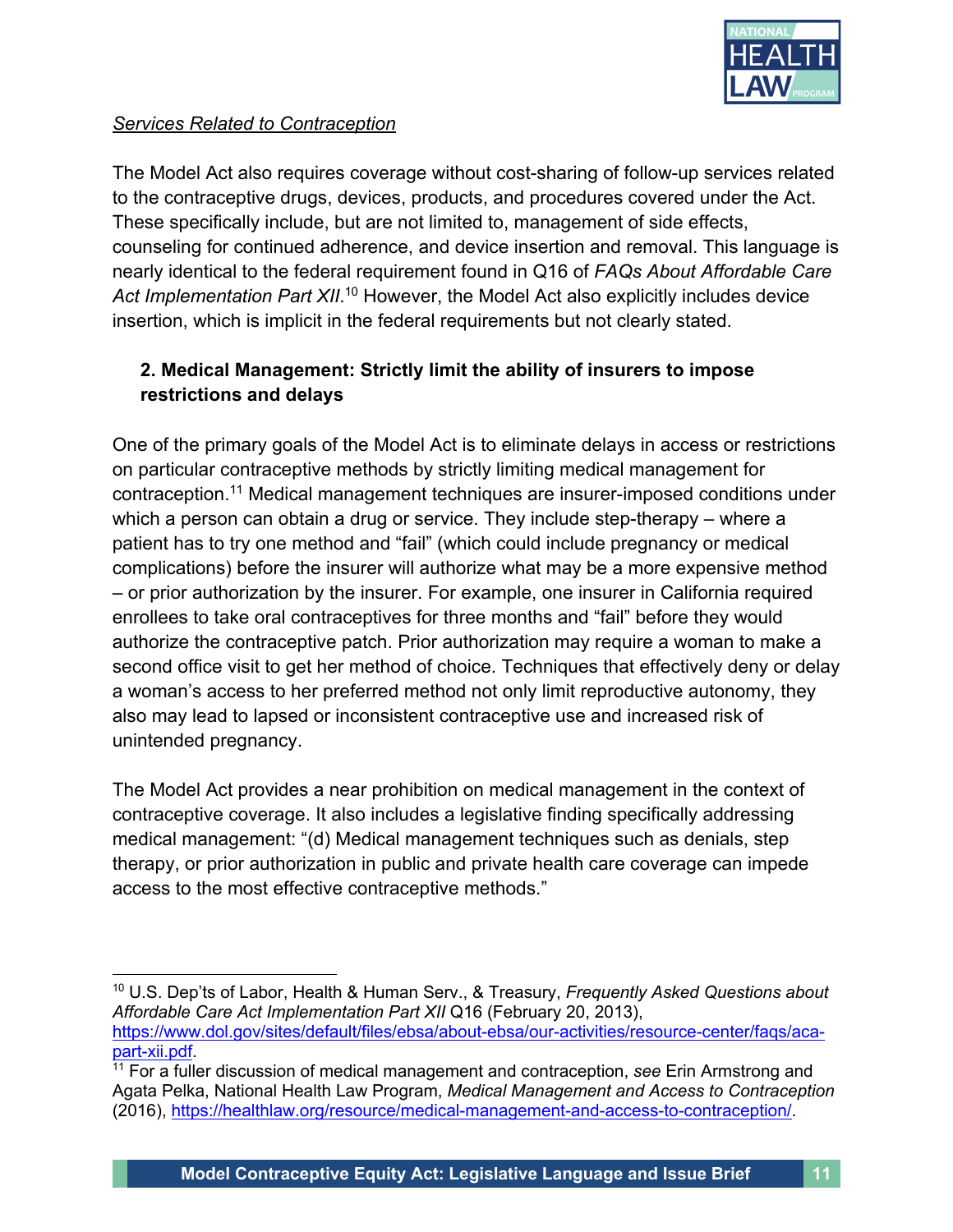

The two exceptions authorized under the Model Act are: 1) OTC "as prescribed" language (discussed in the next section); and, 2) the flexibility in subsection (a)(1)(A)(i) to allow coverage of only one in a group of multiple therapeutically equivalent prescription drugs (discussed above).

#### **3. Require coverage of over-the-counter contraceptives without a prescription**

The Model Act clarifies that contraceptive coverage includes "all FDA-approved overthe-counter contraceptive drugs, devices, and products" and does "not require a prescription to trigger coverage of over-the-counter contraceptive[s]."

The Model Act includes the phrase "or as otherwise authorized under state or federal law." This language is intended to avoid the need for an amendment in the event that ongoing efforts to remove prescription requirements at both the state and federal levels are successful. This language is particularly important in states that already permit Medicaid coverage of OTC drugs without a prescription to the extent this piece of the Model Act would apply to Medicaid in those states, because it eliminates the delays that can be caused by a prescription requirement.

# **4. Create equity in the contraceptive coverage mandate by eliminating costsharing for contraception, voluntary sterilization, and contraceptive counseling for men**

As mentioned above, the ACA's coverage requirement does not extend to men or include male methods of contraception. This exclusion allows carriers to deny coverage of vasectomy services and male condoms, forcing men to continue paying out of pocket if they choose to share in the responsibility for preventing an unintended pregnancy. According to an article in *Contraception Journal*, many insurance carriers do not cover vasectomy at all; and because the cost of a vasectomy is so high, even when insurers provide coverage for the procedure, the remaining co-pay may still be significant.12 To address this shortcoming in the federal law, the Model Act uses gender-neutral language throughout and includes a finding specific to men.<sup>13</sup>

 $12$  Brian T. Nguyen et al., "Putting the Man in Contraceptive Mandate," CONTRACEPTION: INT'L REPROD. HEALTH J., Jan. 2014, https://www.contraceptionjournal.org/article/S0010- 7824(13)00641-0/references.<br><sup>13</sup> Note that in some states it may be prudent to remain gender neutral but to divide the Model

Act into two statutes: one mandating coverage of traditionally women's services and another eliminating cost-sharing for traditionally men's services. The rationale behind this division is explained in more detail below under Essential Health Benefits, State Mandates, and Gender Equity. For examples of Model Act language with this division, please contact NHeLP.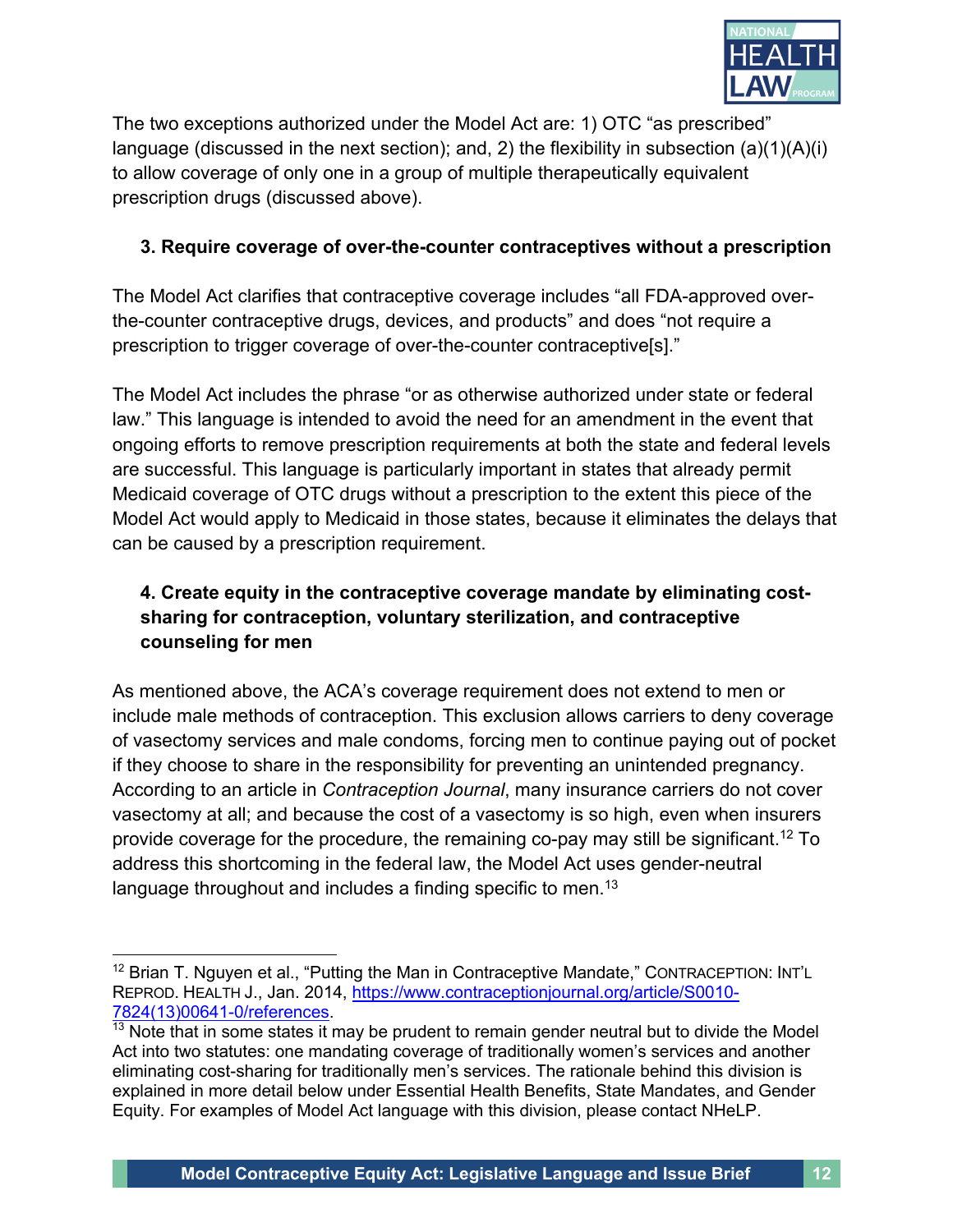

To date, four states have included vasectomy coverage requirements without costsharing in their enacted state legislation. However, recent sub-regulatory guidance from the Internal Revenue Service (IRS) has compelled these states to consider how these coverage requirements apply to high-deductible health plans (HDHPs). Normally, a consumer with an HDHP in conjunction with a tax-exempt Health Savings Account (HSA), must meet the deductible before receiving any benefits. Federal law explicitly provides an exemption or "safe harbor" to allow HDHPs to cover preventive services before a patient meets the minimum deductible requirements.<sup>14</sup> IRS guidance from 2013 clarified that all of the FDA-approved contraceptive methods for women, including women's sterilization, are considered preventive services for tax purposes.<sup>15</sup> However, in March 2018, the IRS issued additional guidance stating that because the Affordable Care Act did not include a men's preventive services amendment, male sterilization, male condoms, and related services are not considered preventive in the context of HSAs.<sup>16</sup> This conclusion is unfortunate given the public health argument for classifying all contraception as preventive, and since male contraception benefits both women and men. 17

Given this directive, the Model Act fully covers male condoms and vasectomies without cost-sharing in HDHPs once the consumer's annual deductible requirements are met. This language, found in section 2(a)(2)(A) of the Model Act, complies with existing IRS guidance, but does not foreclose the ability of the no cost-sharing provision to kick-in for HDHPs in the case that a future administration makes a determination that vasectomy *is* a preventive service. In addition, if the US Preventive Services Task Force (USPSTF) issues an A or B rating for male contraception, coverage would be mandated as the ACA requires coverage without cost-sharing of USPSTF A and B recommendations.<sup>18</sup>

<sup>14</sup> 26 USC § 223(c)(2).

<sup>15</sup> Internal Revenue Service, *Preventive Health Services Required Under Public Health Service*  Act Section 2713 and Preventive Care for Purposes of Health Savings Accounts (Sep. 9, 2013), https://www.irs.gov/pub/irs-drop/n-13-57.pdf.

<sup>&</sup>lt;sup>16</sup> Internal Revenue Service, Notice of Transition Relief Regarding the Application of Section *223 to Certain Health Plans Providing Benefits for Male Sterilization or Male Contraceptives* (Mar. 5, 2018), https://www.irs.gov/pub/irs-drop/n-18-12.pdf.

 $17$  See Adam Sonfield, "Rounding Out the Contraceptive Coverage Guarantee: Why 'Male' Contraceptive Methods Matter for Everyone," 18 GUTTMACHER POL'Y REV. 34 (2015), https://www.guttmacher.org/gpr/2015/06/rounding-out-contraceptive-coverage-guarantee-whymale-contraceptive-methods-matter; *Condom Use: How It Relates to HIV and STI Prevention*, U.S. AGENCY FOR INTERNATIONAL DEVELOPMENT (Sept. 2013),

https://www.usaid.gov/sites/default/files/documents/1864/CondomSTIIssueBrief.pdf; J Trussell, et al., "The Economic Value of Contraception: A Comparison of 15 Methods," 85 AM. J. PUB. HEALTH 494 (1995), https://www.ncbi.nlm.nih.gov/pubmed/7702112/; Andrew S. Ferber, et al., "Men with Vasectomies: A Study of Medical, Sexual, and Psychosocial Changes," 29

PSYCHOSOMATIC MED. 354, 359-62 (1967). 18 42 U.S.C. § 300gg-13(a)(1).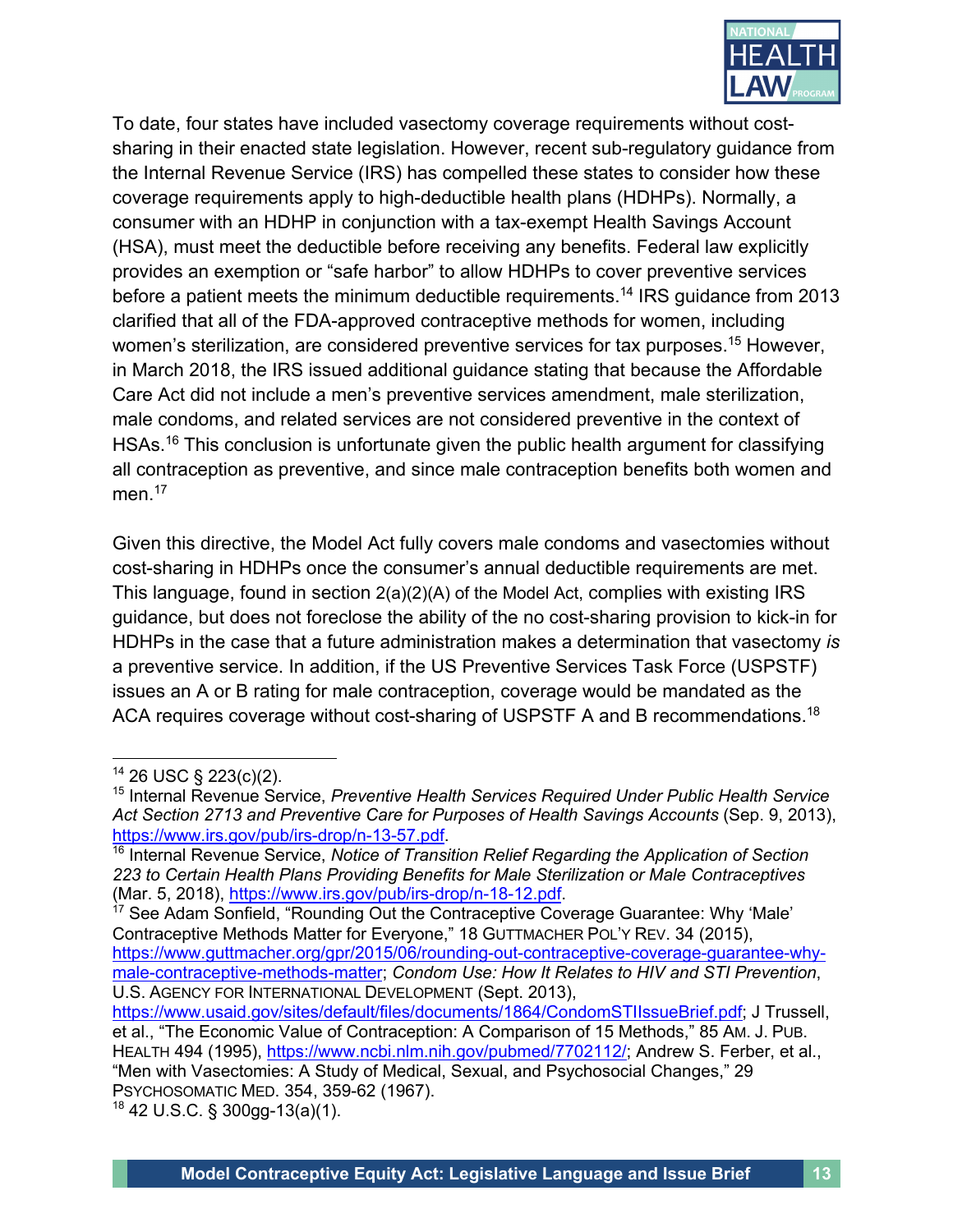

#### **II. ADDITIONAL ISSUES, QUESTIONS, AND CONCERNS**

#### **1. Essential Health Benefits, State Mandates, and Gender Equity**

The ACA requires non-grandfathered health insurance coverage offered in the individual and small group markets (*i.e.*, fully-insured individual and small group coverage, including Qualified Health Plans, but not fully-insured large group coverage or self-insured group health plans) to cover the Essential Health Benefits (EHB) package for plan and policy years beginning on and after January 1, 2014. The EHB package must include ten specified categories of benefits.<sup>19</sup> To further define the scope of services covered in each of the ten categories, each state is required to select a "benchmark" plan from among a group of existing insurance plans identified by HHS.<sup>20</sup> The benchmark plan then serves as a reference plan for the purposes of identifying the specific services (and limitations) to be covered as part of the EHB package.

If a state enacts new benefit mandates after December 31, 2011 in addition to the EHB, federal law requires the state to defray the cost of those additional benefits through payments to enrollees or plan issuers. (Note that the state's required payment for additional mandated benefits only applies to subsidized individuals enrolled in Qualified Health Plans – plans bought and sold in the state and federal insurance Marketplaces created by the ACA.) For this reason, some states may be reluctant to pass any new benefit mandates that fall outside of the EHB. Nevertheless, contraception is documented to ultimately save money and the state cost may be low.

Federal regulations separately require the EHB to include coverage of all preventive services required under the ACA, including all FDA-approved contraceptive methods for women.<sup>21</sup> Accordingly, the ACA's contraceptive coverage requirement is already imbedded in the EHB. Importantly, this requirement is separate – and is not subject to – the rules and limitations regarding other prescription drugs in the EHB package. HHS has clarified that even if the EHB benchmark plan does not include the required preventive services, all plans subject to the EHB requirements "must comply" with the ACA preventive services requirements.<sup>22</sup>

<sup>19</sup> 45 CFR § 156.110(a).

<sup>20</sup> 45 CFR § 156.100.

 $21$  45 C.F.R. § 156.115(a)(3).

<sup>22</sup> *See* U.S. Dept. of Health & Human Svcs., Center for Consumer Information & Insurance Oversight, *Information on Essential Health Benefits (EHB) Benchmark Plans*, https://www.cms.gov/CCIIO/Resources/Data-Resources/ehb.html (last visited Dec. 6, 2021).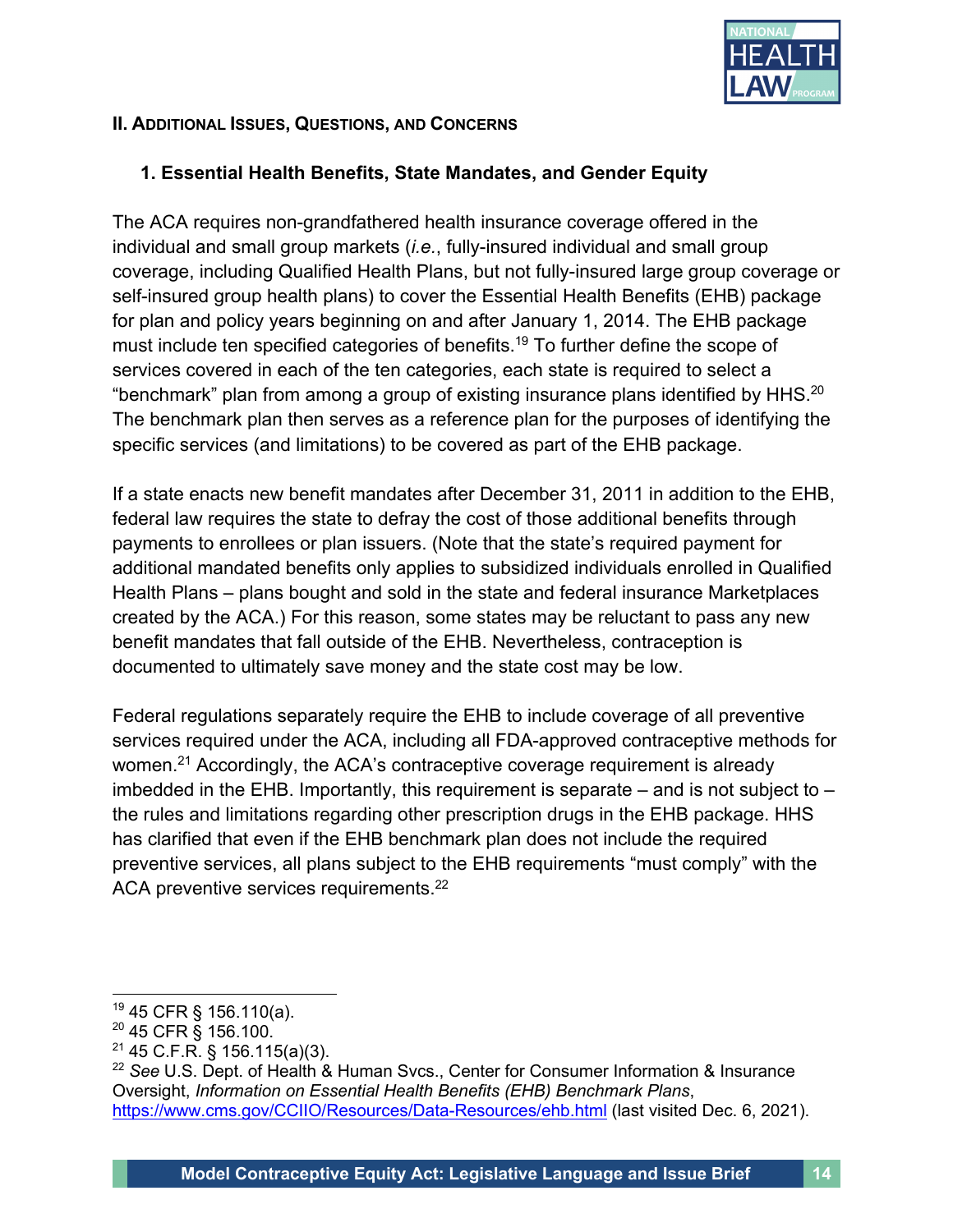

### *The Model Act's contraceptive coverage requirements for women are not a new mandate*

HHS has clarified that only new state mandates requiring that a health plan cover specific care, treatment, or services are considered for the purpose of evaluating whether state mandates are in excess of the EHB. The Model Act's benefit (services) requirements for women are already incorporated in the EHB through federal regulations and therefore are not new. Rather, the Model Act addresses *how* those services are delivered and remedies insurance practices that have undermined access to those services.

From the preamble to a November 26, 2012 proposed federal rule:

In this proposed rule, we interpret state-required benefits to be specific to the care, treatment, and services that a state requires issuers to offer to its enrollees. Therefore, state rules related to provider types, cost-sharing, or reimbursement methods would not fall under our interpretation of state-required benefits. Even though plans must comply with those state requirements, there would be no federal obligation for states to defray the costs associated with those requirements.<sup>23</sup>

The same preamble also includes a specific illustration of how a state requirement pertaining to a delivery method does not trigger a requirement for the state to defray the cost:

For example, a state statute requiring issuers to pay the same for a physician consultation in the office and via telemedicine would not be a state-required benefit. The physician consultation is the service; the requirement to pay for telemedicine relates to payment for the service delivery method. Since the requirement addresses a specific delivery method, not the underlying care, treatment, or service being delivered, there is no requirement to defray the cost. $24$ 

This section of the proposed rule was finalized without change.<sup>25</sup>

<sup>23</sup> 77 Fed. Reg 70644, 70647 (proposed Nov. 26, 2012).

<sup>24</sup> *Id.*

<sup>25</sup> 78 Fed. Reg. 12834, 12838 (Feb. 25, 2013).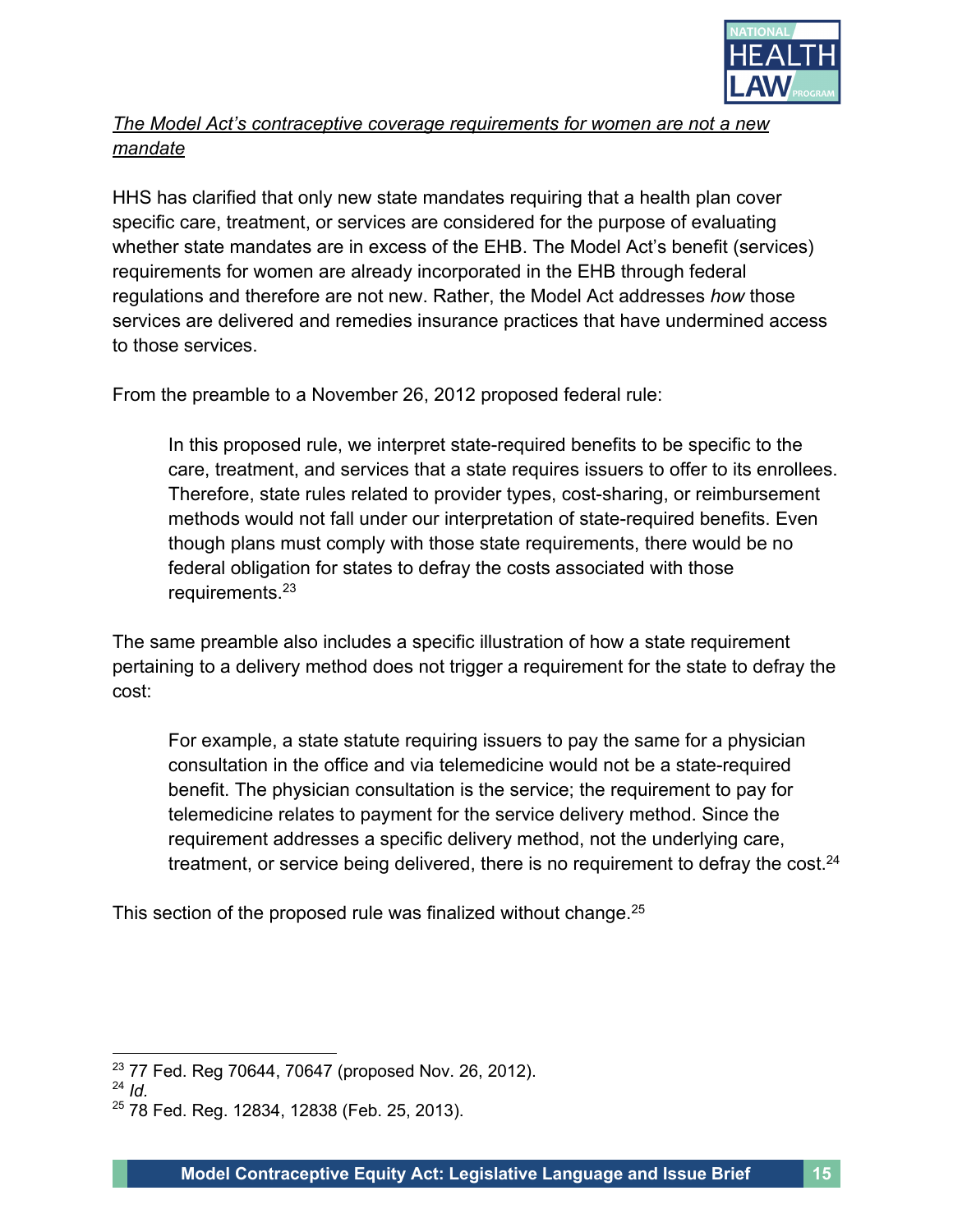

*The Model Act's requirements regarding contraceptive coverage for men may create a new state mandate*

The ACA contraceptive coverage requirements found in PHSA § 2713 do not include contraceptive services for men. Therefore, the EHB preventive services requirement does not include these services.

If contraceptive care for men, such as vasectomy, external condoms, and contraceptive counseling, are included in the state's EHB benchmark plan, the additional cost-sharing protection required under the Model Act does not constitute a new state mandate for purposes of the EHB and therefore does not trigger a requirement that the state defray the associated costs. As explained above in the excerpts from the November 2012 proposed rule, a cost-sharing mandate pertains to the way a service is paid for and does not address the underlying care, treatment, or service being delivered.

Nonetheless, because state agencies are responsible for reporting new mandates to the Centers for Medicare and Medicaid Services (CMS), advocates may consider a modification to the Model Act to further clarify that contraceptive care for men is not a new mandate. In California's SB 523, which NHeLP co-sponsored with Essential Access Health and NARAL Pro-Choice California, the coverage requirements were split across two statutes.<sup>26</sup> The statute mandating contraceptive coverage for traditionally women's services begins with a requirement that health plans "shall provide coverage" for contraception before moving on to the specific provisions prohibiting cost-sharing and medical management. Comparatively, the statute mandating contraceptive coverage for traditionally men's services that are included in the EHB eliminates the "shall provide coverage" language and moves directly into the cost-sharing and medical management prohibitions. This separation may assuage concerns around CMS oversight.

If contraceptive care for men is not included in the state's EHB benchmark plan at all, the additional cost-sharing protection required under the Model Act may constitute a new state mandate and trigger a requirement that the state defray the associated costs for Qualified Health Plans. To avoid being subject to defrayal, states could utilize the benchmarking process to expand or improve coverage. While this process takes longer than legislation or regulation requiring additional coverage (states must submit proposed changes 19 months in advance of their effective date and must submit actuarial certification that the resulting base-benchmark plan complies with typicality and generosity requirements), it is currently the only way to avoid having to defray the

 $26$  S.B. 523, 2021–22 Leg., Reg. Sess. (Ca. 2021), https://leginfo.legislature.ca.gov/faces/billNavClient.xhtml?bill\_id=202120220SB523.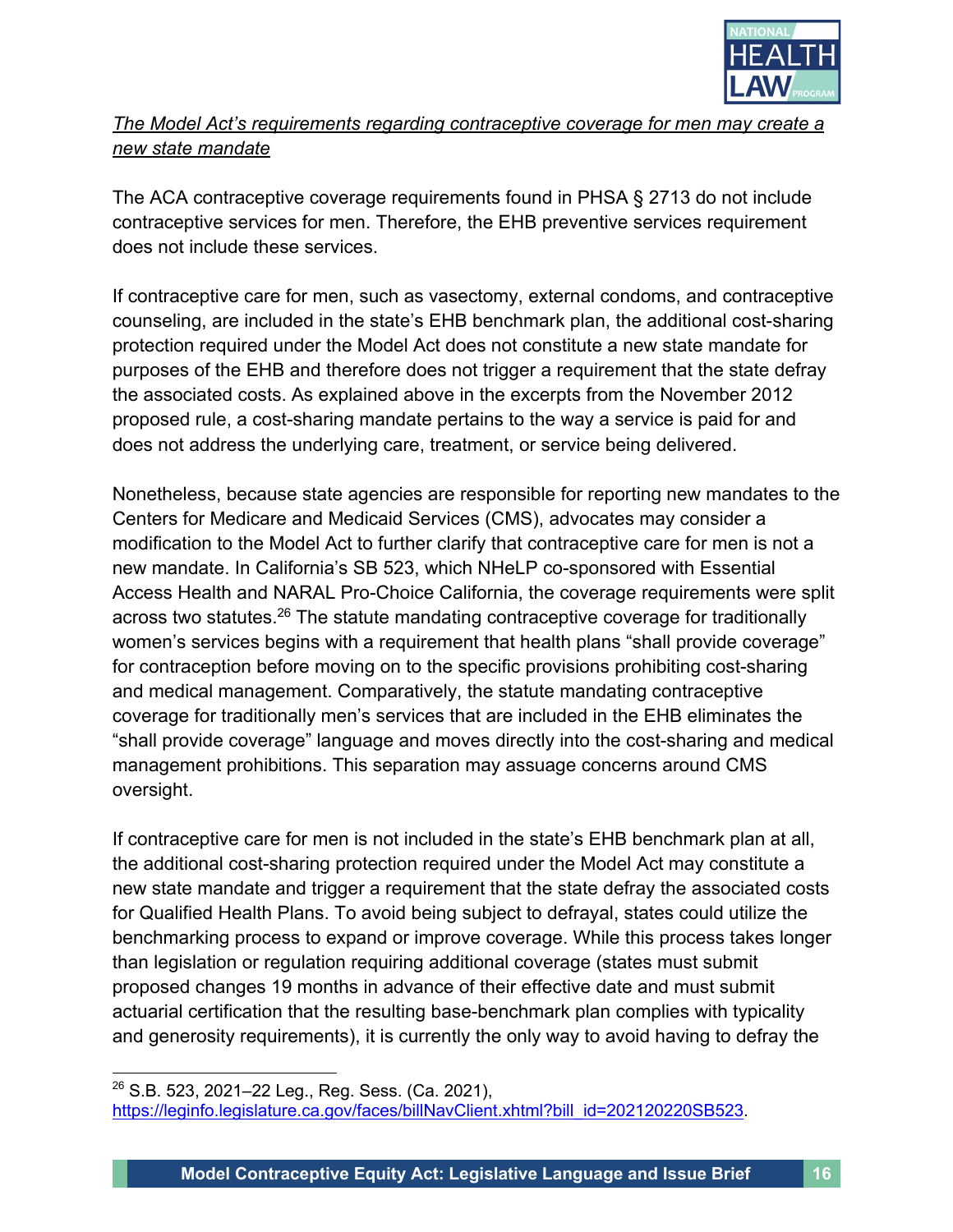

cost of new coverage mandates. States also have the option of creating targeted funds to cover the cost of the additional benefits during the months before the benchmarking changes become effective. The downside of this approach is that a future state administration could change the benchmark back or wind down the targeted program, which requires less oversight without an accompanying statutory mandate.

### **2. Application to Medicaid**

The Model Act is written so that nearly all provisions apply to Medicaid managed care plans, in addition to other non-grandfathered individual and group health plans. This is important because Medicaid managed care organizations often apply medical management policies like step therapy and prior authorization to family planning. These utilization controls are far less common in Medicaid fee-for-service.

### **3. Religious Employers**

The Model Act creates an exemption from the contraceptive coverage requirement for religious employers such as churches, which corresponds with HHS' 2014 definition of an exempt organization.

According to the Guttmacher Institute, 29 states have requirements that health insurance policies that cover prescription drugs must also cover prescription contraception (also known as "contraceptive parity" laws). <sup>27</sup> All but eight states allow some form of religious exemption (or refusal clause). Religious exemptions in state laws range from very narrow as in California and New York, to broadly exempting many religiously-affiliated non-profit organizations. Only Illinois allows an exemption for a secular entity. It is also important to note that these are full exemptions; none of the state laws include an accommodation similar to the federal rules that allow organizations to opt out of coverage, but still require that employees of those organizations are able to access contraceptive coverage.

The Supreme Court's decision in *Hobby Lobby*, which expanded the ACA's contraceptive coverage exemption to for-profit employers, was based on the federal Religious Freedom Restoration Act (RFRA), which does not apply to state law.28 A forprofit company or non-profit employer who might seek exemption – or accommodation – from the federal requirement, may still be bound by state law.

<sup>27</sup> Guttmacher Institute, *State Policies in Brief: Insurance Coverage of Contraceptives* (as of Mar. 1, 2018), http://www.guttmacher.org/statecenter/spibs/spib\_ICC.pdf. 28 *See City of Boerne v. Flores*, 521 U.S. 507 (1997).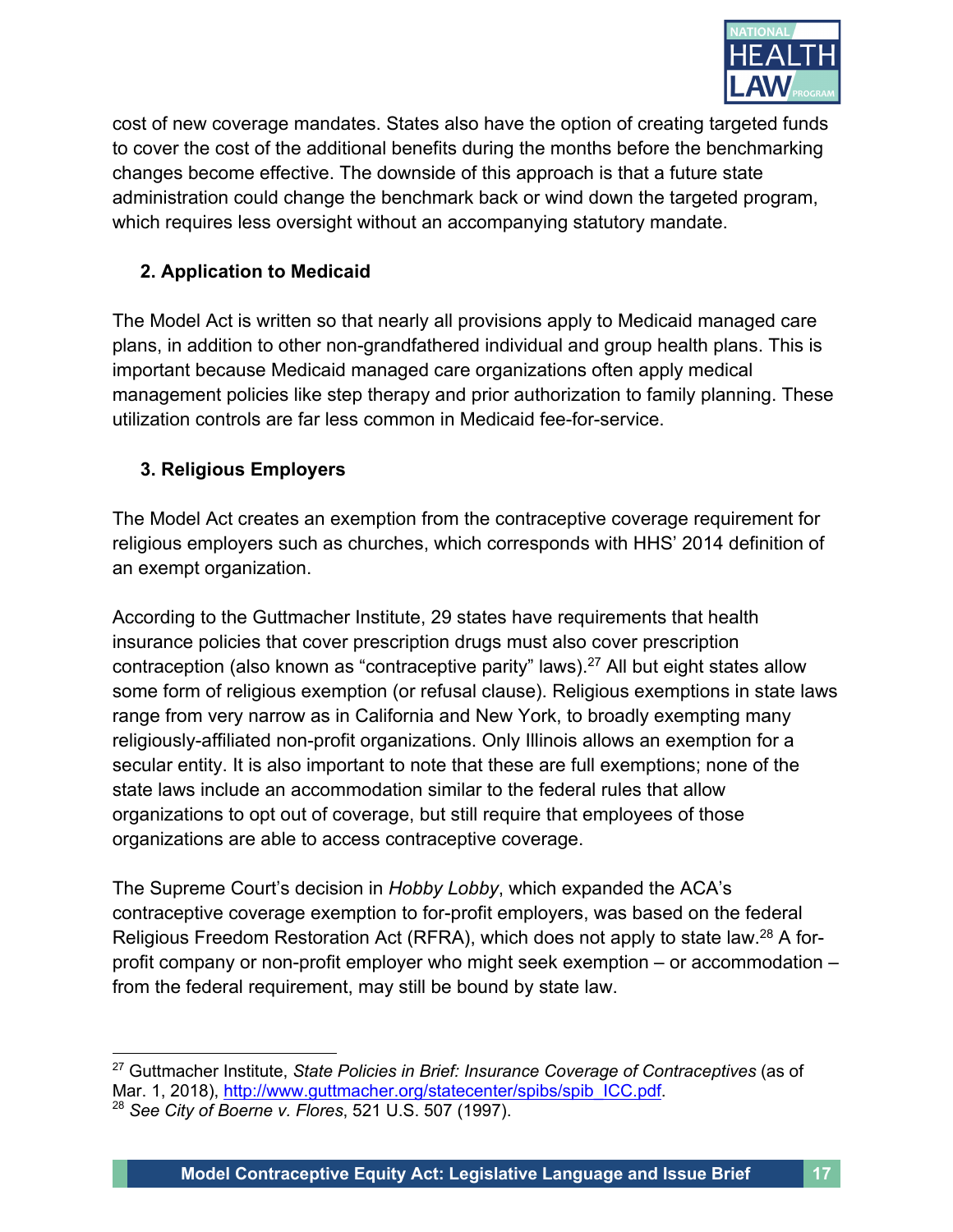

The Model Act does not allow exempted religious employers to refuse to cover contraceptives that are prescribed for a non-contraceptive purpose such as decreasing the risk of ovarian cancer or eliminating symptoms of menopause, or for contraception that is necessary to preserve the life or health of an enrollee.

#### **4. Preemption**

Section 2724 of the PHSA, which addresses federal preemption of state laws applicable to plans and issuers, states (subject to certain limitations not relevant here):

[The provisions of the PHSA] shall not be construed to supersede any provision of State law which establishes, implements, or continues in effect any standard or requirement solely relating to health insurance issuers in connection with individual or group health insurance coverage except to the extent that such standard or requirement prevents the application of a requirement of this part.<sup>29</sup>

Accordingly, if a state law requiring coverage of one or more of the preventive services required to be covered by PHSA § 2713 is *more generous* to the individual than the federal coverage mandate (without being more restrictive in any way), then the state law likely would not be interpreted as "preventing the application" of the PHSA § 2713 preventive services coverage mandate. In this case, the state requirement would continue to apply to the issuer and plan, if applicable. If, on the other hand, a state law addressing coverage of one or more of the preventive services required to be covered by federal law is *less generous* to the individual than the federal coverage mandate, then compliance with just the provisions of the state statute likely would be viewed as preventing the application of the more generous federal law and thus preempted. For example, if an employer tried to claim an exemption from the federal mandate using a state's RFRA, it would likely be preempted as applied to PHSA § 2713.<sup>30</sup>

Furthermore, the preamble to the final regulations implementing the contraceptive coverage requirement states explicitly that state laws that provide "greater access to contraceptive coverage are unlikely to 'prevent the application of' the preventive services requirement, and are thus unlikely to be preempted by these final regulations."31 The most recent interim final rules on religious and moral exemptions to the contraceptive coverage requirement also states that the:

<sup>29</sup> 42 U.S.C. § 300gg-23(a)(1).

<sup>30</sup> "State Religious Freedom Restoration Acts," *National Conference of State Legislatures* (May 4, 2017), http://www.ncsl.org/research/civil-and-criminal-justice/state-rfra-statutes.aspx.

<sup>&</sup>lt;sup>31</sup> Coverage of Certain Preventive Services under the Affordable Care Act, 78 Fed. Reg. 39870, 39888 (July 2, 2013).